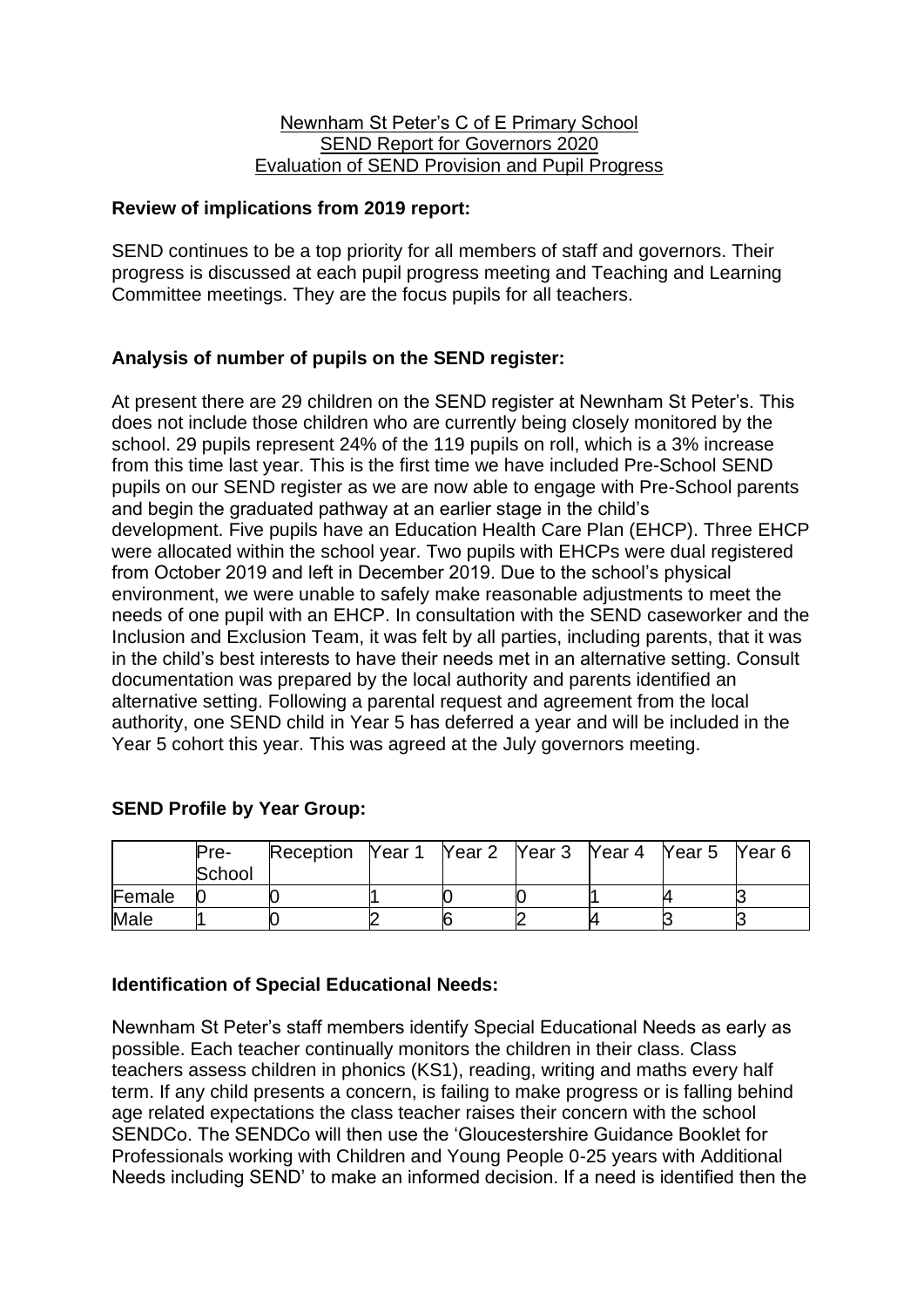parents are invited into school to discuss the findings and, with their agreement, the child is placed on the SEND register. The class teacher writes a 'My Plan', with advice from the SENDCo, outlining targets for the child and a copy of this is given to parents.

# **Analysis of Provision:**

All teachers at Newnham St Peter's are teachers of children with SEND. The child's class teacher is the main point of contact for parents and is responsible for meeting the child's needs on a day to day basis. The SENDCo monitors the provision, offers advice and support to class teachers and is the main point of contact for outside agencies. Referrals to outside agencies are made by the SENDCo, with the exception of Speech and Language and hearing referrals, which are made by class teachers.

As with all children, it is essential that Quality First Teaching (QFT) is offered and targeted to support specific children's needs. This includes detailed planning with clear differentiation. Children with additional needs are known to all school staff. The class teacher will work with SEND children wherever possible. This is known as Wave 1 provision.

In addition to Quality First Teaching there may be 1:1 work or small group work, catch-up sessions, planned for children working slightly below age related expectations. This provision is usually carried out by a teaching assistant and closely monitored by the class teacher. This is known as Wave 2 provision.

Children working well below age related expectations will have an individualised programme of support using specific intervention programmes. This provision is usually carried out by a teaching assistant and closely monitored by the class teacher. This is known as Wave 3 provision.

As well as support offered to improve academic progress there is also provision in place to support behavioural, social and emotional development. This support is usually carried out by the school Family Support Worker. The Family Support Worker may become the main point of contact for parents.

At half termly Pupil Progress meetings the progress of all SEND children is discussed. The impact of Wave 1, 2 and 3 provisions are analysed. Changes to provision are made as required.

# **SEND Funding:**

The notional SEND budget this year was £52,906.58. This has been spent on TA support, Family Support Worker support, staff training for Tourettes and Total Communication, dedicated SENDCo time, resources to support phonics and reading, maths manipulatives. The SEND budget was also used to facilitate smaller class sizes in Year 2 where there was a high and complex level of SEND need and EHCPs were not in place at the start of the school year.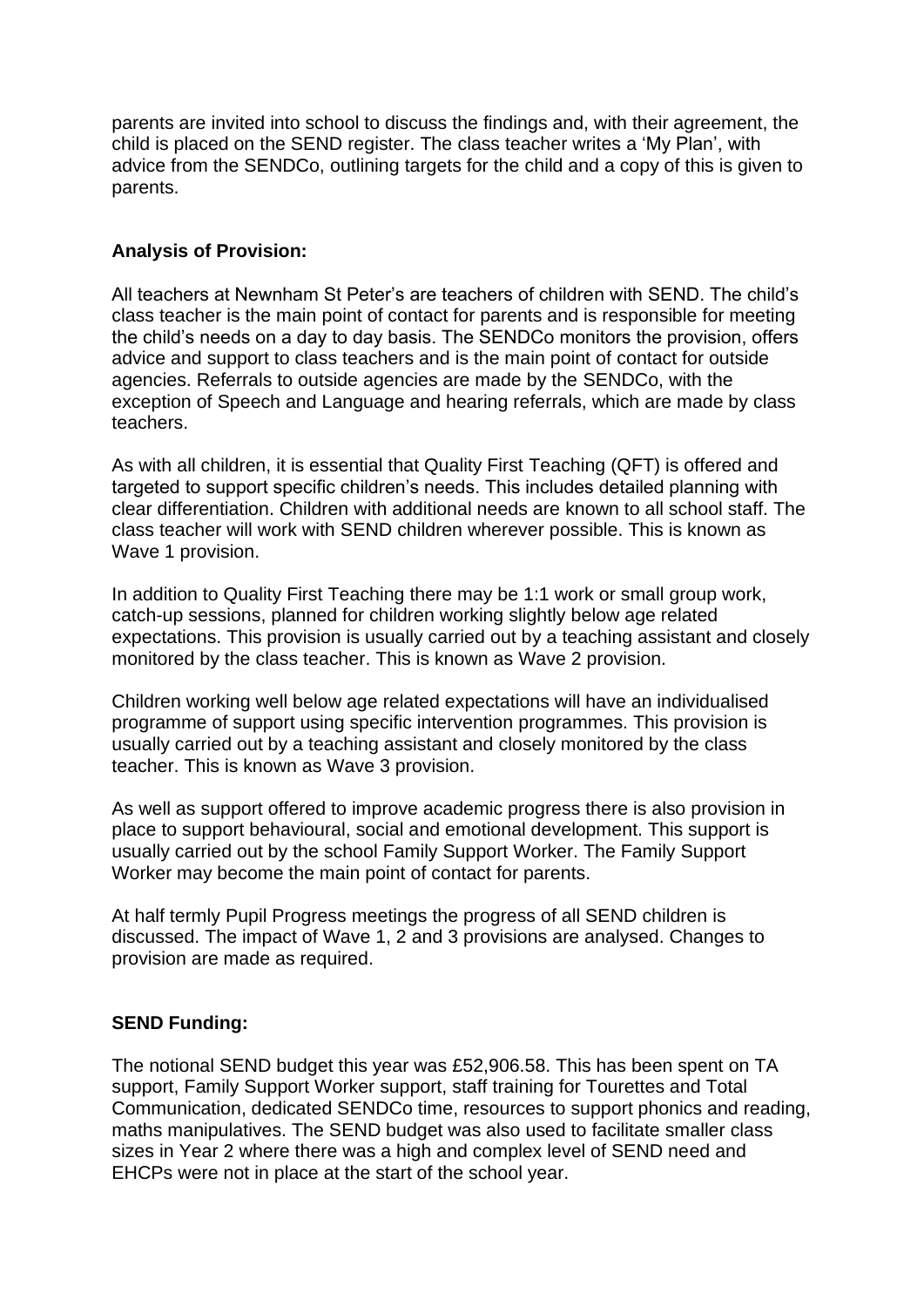# **Data Tables:**

For 2019-20 we do not have end of year data for any pupils due to school closure and COVID-19. The last moderated data for pupils is taken from February 2019 teacher assessment data.

|                | Year 1-6 Children at ARE or working at greater depth : |
|----------------|--------------------------------------------------------|
| <b>Reading</b> |                                                        |

|                      | <b>Below</b> | Working  | <b>Age Related</b> | <b>Greater Depth</b> |
|----------------------|--------------|----------|--------------------|----------------------|
|                      |              | Towards  |                    |                      |
| <b>SEND (25)</b>     | 11 (44%)     | 6(24%)   | 6(24%)             | 2(8%)                |
| <b>Non SEND (75)</b> | 2(3%)        | 17 (23%) | 39 (52%)           | 18 (24%)             |

#### **Writing**

|                      | <b>Below</b> | Working<br><b>Towards</b> | <b>Age Related</b> | <b>Greater Depth</b> |
|----------------------|--------------|---------------------------|--------------------|----------------------|
| <b>SEND (25)</b>     | 11 (44%)     | 11(44%)                   | 2(%)               | 1(4%)                |
| <b>Non SEND (75)</b> | 4 (5%)       | 30 (40%)                  | 28 (37%)           | 13 (17%)             |

# **Mathematics**

|                  | <b>Below</b> | Working<br>Towards | <b>Age Related</b> | <b>Greater Depth</b> |
|------------------|--------------|--------------------|--------------------|----------------------|
| <b>SEND (25)</b> | 9(36%)       | 6(24%)             | 9(36%)             | 1(4%)                |
| Non SEND (75)    | (5%)         | 10(13%)            | 39 (52%)           | 19 (25%)             |

# **Year 1-6 Progress Reading**

|                                           | <b>Below</b> | <b>Working Towards Age Related</b> |        | <b>Greater Depth</b> |
|-------------------------------------------|--------------|------------------------------------|--------|----------------------|
| Low/emerging/<br><b>Below</b>             | 6(24%)       | 2(8%)                              | 1(4%)  |                      |
| <b>Emerging/</b><br>working towards       | 3(12%)       | 2(8%)                              |        |                      |
| <b>Expected/Age</b><br><b>Related</b>     | 2(8%)        | 2(8%)                              | 5(20%) |                      |
| <b>Exceeding/</b><br><b>Greater Depth</b> |              |                                    |        | 2(8%)                |

### **Writing**

| -                                         | <b>Below</b> | <b>Working Towards Age Related</b> |        | <b>Greater Depth</b> |
|-------------------------------------------|--------------|------------------------------------|--------|----------------------|
| Low/emerging/<br><b>Below</b>             | 4 (16%)      | 3(12%)                             | (4%)   |                      |
| <b>Emerging/</b><br>working towards       | 7 (28%)      | 4 (16%)                            |        |                      |
| <b>Expected/Age</b><br><b>Related</b>     |              | 3(12%)                             | 1 (4%) |                      |
| <b>Exceeding/</b><br><b>Greater Depth</b> |              | 1 (4%)                             |        | 1(4%)                |

#### **Mathematics**

| . |              |                                    |  |                      |  |
|---|--------------|------------------------------------|--|----------------------|--|
|   | <b>selow</b> | <b>Working Towards Age Related</b> |  | <b>Greater Depth</b> |  |